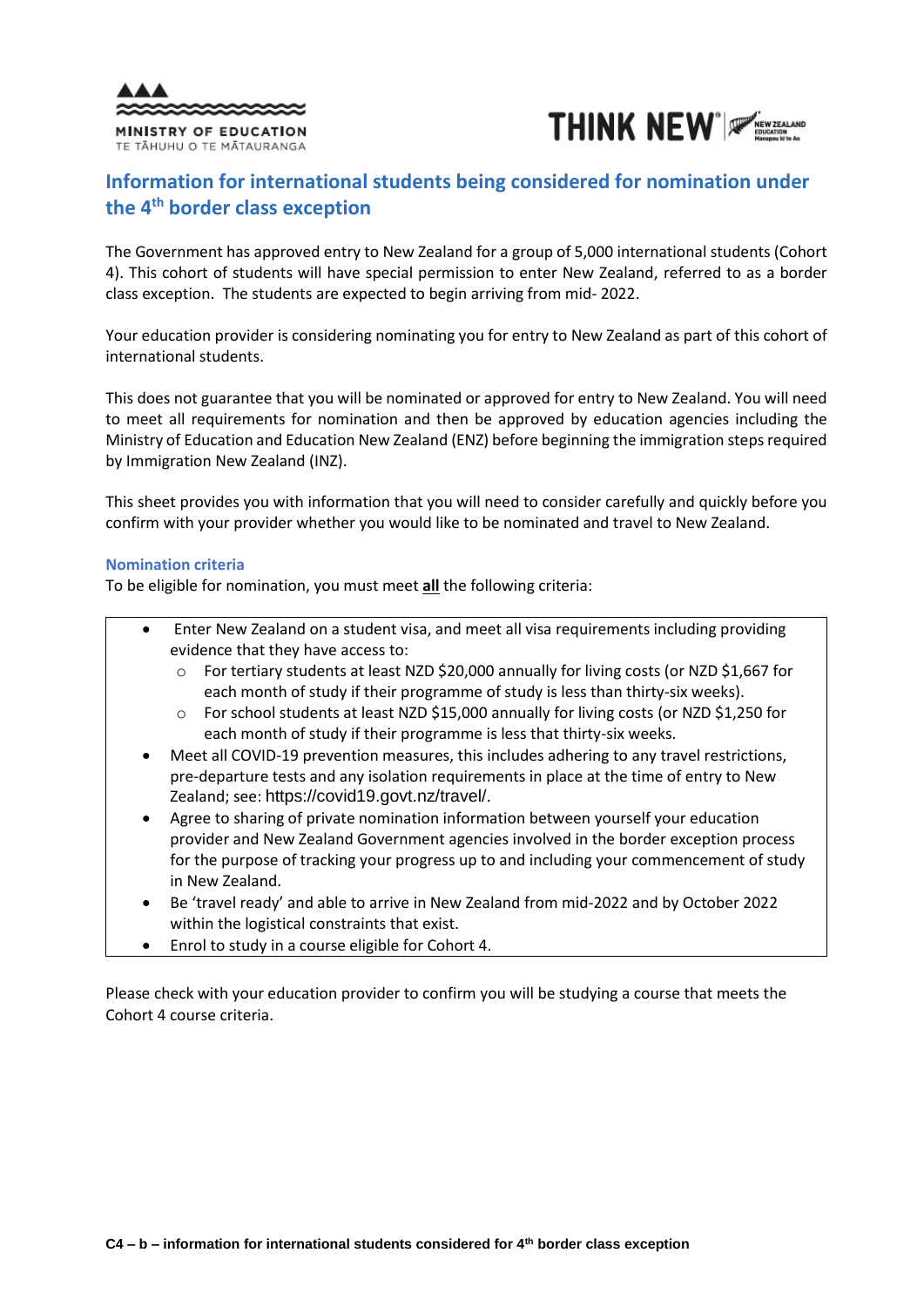#### **Process Steps**

| Step 1 | Your education provider has identified you as someone who may be considered for<br>entry under this border exception. Read this information and advise your<br>education provider if you would like to be considered for nomination to travel to<br>New Zealand for study.                                                                                                                                                                  |
|--------|---------------------------------------------------------------------------------------------------------------------------------------------------------------------------------------------------------------------------------------------------------------------------------------------------------------------------------------------------------------------------------------------------------------------------------------------|
| Step 2 | Your provider will send your nomination details to education agencies. Education<br>agencies will confirm with your education provider if your nomination is<br>successful. Once you have been instructed to do so by your education<br>provider, you must submit a request to travel to New Zealand with INZ within two<br>weeks of your education provider being advised you have been nominated or your<br>nomination will be cancelled. |
| Step 3 | Once your request for travel has been approved, you will be invited to apply for a<br>student visa. You must complete and submit a student visa application to INZ -<br>you should submit your application for a visa to INZ within one month of receiving<br>you Invitation to Apply. You will be granted a student visa if you meet the visa<br>requirements.                                                                             |
| Step 4 | As soon as you have been granted a visa, you can prepare for travel. You will be<br>required to meet all New Zealand Government's COVID-19 requirements on<br>entering New Zealand including completing the Traveller Declaration. You should<br>discuss this with your education provider before you travel.                                                                                                                               |
|        |                                                                                                                                                                                                                                                                                                                                                                                                                                             |

# **COVID-19 prevention measures to consider before you confirm your interest in travelling to New Zealand**

The global impacts of COVID-19 mean that there are currently issues you need to consider carefully before you confirm with your provider that you would like to be considered for nomination and travel to New Zealand.

You will need to meet all COVID-19 prevention measures. This includes adhering to travel restrictions and pre-departure tests to enter New Zealand; see the link here: [https://covid19.govt.nz/international](https://covid19.govt.nz/international-travel/travel-to-new-zealand/)[travel/travel-to-new-zealand/.](https://covid19.govt.nz/international-travel/travel-to-new-zealand/)

From 1 November 2021, anyone entering New Zealand (17 years and older), who is not a New Zealand citizen, will require a full course of one of the COVID-19 vaccines approved by a government or approval authority and have received their last dose at least 14 days before arrival in New Zealand. For more information on approved vaccines see the link here:

[http://covid19.trackvaccines.org/vaccines/approved/#vaccine-list.](http://covid19.trackvaccines.org/vaccines/approved/#vaccine-list)

# **Ability to fund your stay in New Zealand**

You will need to consider whether you have enough money to travel to and live in New Zealand at this time, and that suitable flights are available.

If you are invited to apply for a student visa, you will be required to provide evidence with your student visa application to show you have access to at least NZD \$20,000 annually for living costs if you are undertaking tertiary study (or NZD \$1,667 for each month of study if your course is less than thirty-six weeks). For school students to be granted a visa, you must show that you have at least NZD \$15,000 available per year of study remaining (or NZD \$1,250 per month of study, if you have less than one year of study left) to pay for your living costs.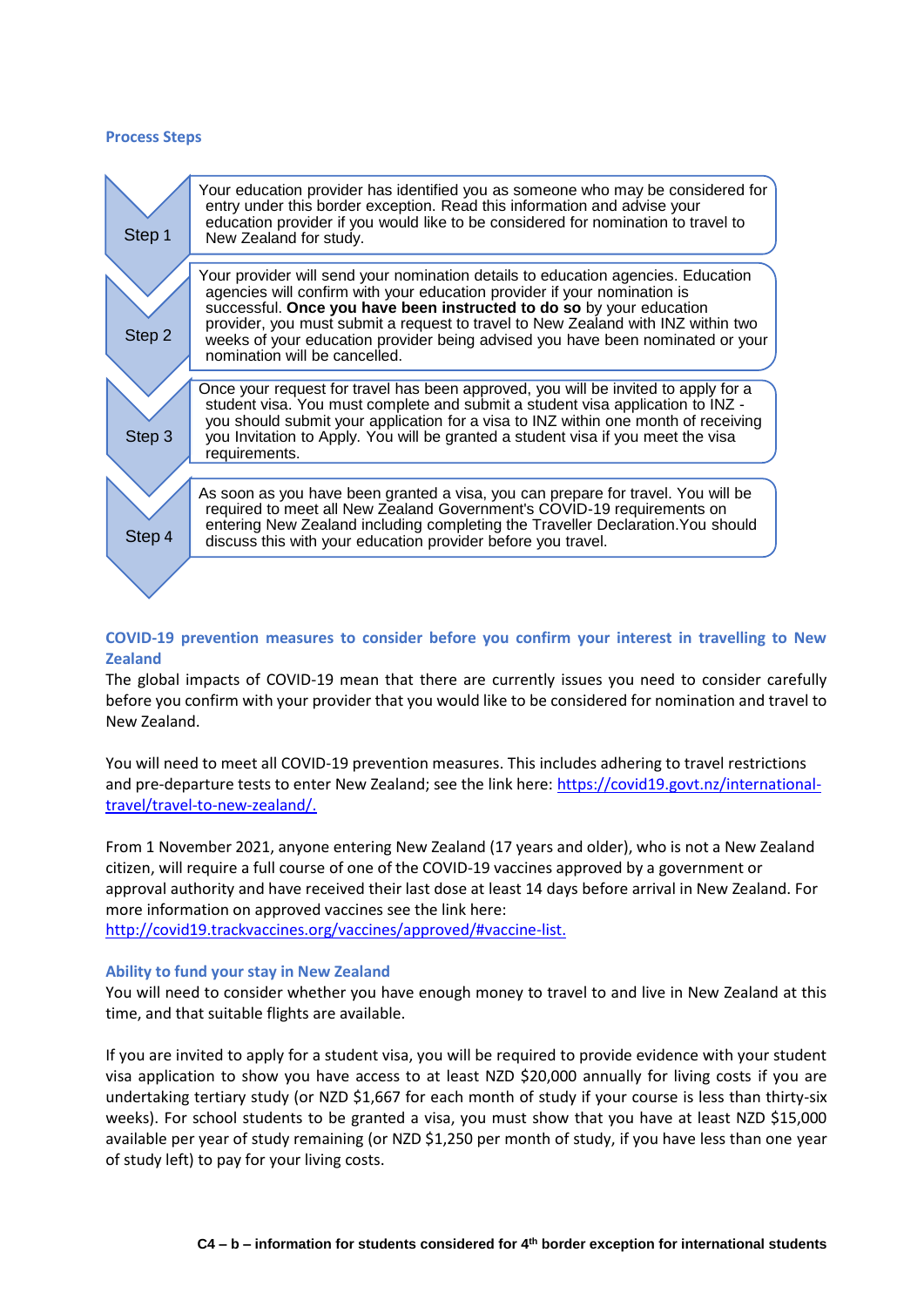As part of your student visa application, you will also be required to provide evidence to show you have paid your tuition fees to your education provider.

If your student visa allows you to work, you may still have difficulty finding employment due to the ongoing impacts of COVID-19 in New Zealand. You must therefore be confident that you are able to meet your personal expenses by using the funds that you bring to New Zealand.

Student visa requirements are currently being reviewed by Immigration New Zealand. You should be aware that there may be changes to in-study and post-study work right eligibility for some international tertiary students in 2023 and these changes may apply to any future applications.

## **Bringing family members with you**

If you have a partner and/or dependent children, they may be able to come with you to New Zealand if they are eligible for a visa based on their relationship to you: [https://www.immigration.govt.nz/new](https://www.immigration.govt.nz/new-zealand-visas/apply-for-a-visa/tools-and-information/support-family/student-visa-holder-supporting-visas-for-family)[zealand-visas/apply-for-a-visa/tools-and-information/support-family/student-visa-holder-supporting](https://www.immigration.govt.nz/new-zealand-visas/apply-for-a-visa/tools-and-information/support-family/student-visa-holder-supporting-visas-for-family)[visas-for-family.](https://www.immigration.govt.nz/new-zealand-visas/apply-for-a-visa/tools-and-information/support-family/student-visa-holder-supporting-visas-for-family)

If you're a secondary school student aged 17 years old or younger you may bring a parent or legal guardian with you who intends to live with, and care for you while they're in New Zealand. Your parent or guardian will need to be eligible for a Guardian Visitor Visa: [https://www.immigration.govt.nz/new](https://www.immigration.govt.nz/new-zealand-visas/apply-for-a-visa/about-visa/parents-or-guardians-of-students-visitor-visa)[zealand-visas/apply-for-a-visa/about-visa/parents-or-guardians-of-students-visitor-visa.](https://www.immigration.govt.nz/new-zealand-visas/apply-for-a-visa/about-visa/parents-or-guardians-of-students-visitor-visa)

You must tell your provider if you plan to bring family members, as they must include details when nominating you and you will need to provide details in the request for travel application.

#### **Immigration Steps**

There is a two-part immigration process that you will need to follow if you are nominated under this border exception.

Once your education provider instructs you to do so, you must submit a request to INZ to travel to New Zealand under this border exception. If you will be accompanied by a guardian, partner and/or dependent children these family members **must** be included in your request for travel (RFT).

If your request to travel is approved, INZ will invite you to apply for a student visa. If your family plan to come with you and they are eligible for a visa based on their relationship to you, these family members will separately be invited to apply for an appropriate visa.

#### **The New Zealand Traveller Declaration**

Everyone travelling by air to NZ after 31 March 2022 complete a [New Zealand Traveller Declaration.](https://www.travellerdeclaration.govt.nz/)

Travellers must complete the New Zealand Traveller Declaration and be issued a New Zealand Traveller Pass before they can board their flight to New Zealand. Providers are encouraged to ensure students start their declaration as soon as they can following confirmation their nomination has been successful. Students can start their declaration 28 days before their flight, but they will need to provide a negative COVID-19 pre-departure text when they submit their declaration, unless they are exempt. Students will need to show their Traveller Pass when they check-in at the airport, and to Customs when they arrive in New Zealand. It can be printed out or saved on their mobile device. Further information can be found at [www.TravellerDeclaration.govt.nz.](https://aus01.safelinks.protection.outlook.com/?url=http%3A%2F%2Fwww.travellerdeclaration.govt.nz%2F&data=04%7C01%7Cjanet.bache%40enz.govt.nz%7Ce95de8d92cc441ccf83308da111c8a3e%7C7fab8d821c854170acbf74e098fcca29%7C0%7C0%7C637841111513986528%7CUnknown%7CTWFpbGZsb3d8eyJWIjoiMC4wLjAwMDAiLCJQIjoiV2luMzIiLCJBTiI6Ik1haWwiLCJXVCI6Mn0%3D%7C3000&sdata=o7RGe5KuQXrw3kXaSLUQDuzdz5gyLAi0J2hIx6M8U6M%3D&reserved=0)

**Phased response to COVID-19**